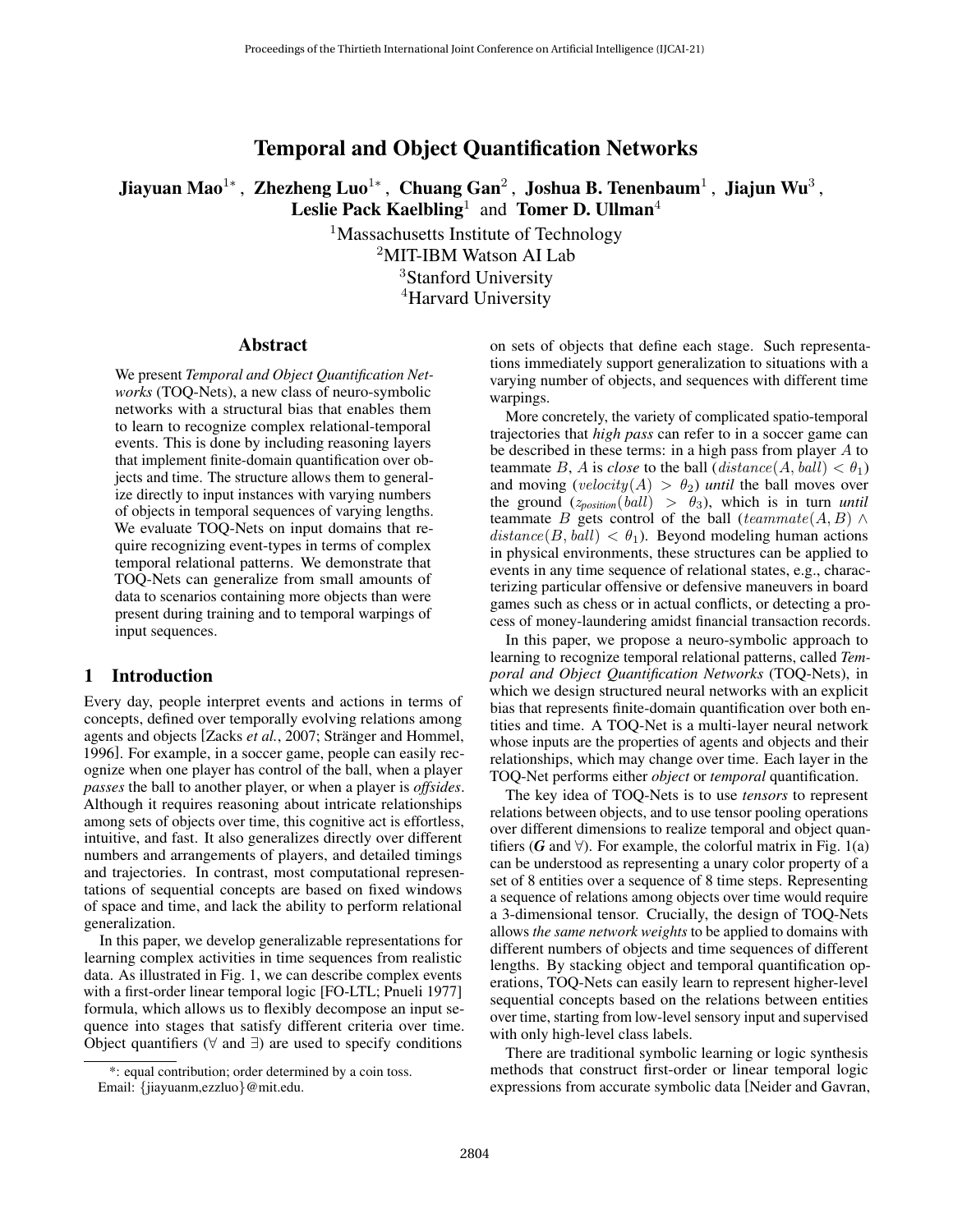<span id="page-1-0"></span>

[Figure 1: \(a\) An input sequence composed of relational states: each column represents the state of an entity that changes over](#page-7-3) time. A logic formula describes a complex concept or feature that is true of this temporal sequence using object and temporal quantification. The sequence is segmented into three stages: throughout the first stage, **h**olds for at least one entity, until the second stage, in which each entity is always either  $\Box$  or  $\Box$ , until the third stage, in which  $\Box$  eventually becomes true for at least one of the entities. (b) Such events can be described using first-order linear temporal logic expressions.

[2018;](#page-7-3) [Camacho](#page-7-4) *et al.*, 2018; Chou *et al.*[, 2020\]](#page-7-5). TOQ-Nets take a different approach and can learn from noisy data by backpropagating gradients, which allows them to start with a general perceptual processing layer that is directly fed into logical layers for further processing.

We evaluate TOQ-Nets on two perceptually and conceptually different benchmarks: trajectory-based sport event detection and human activity recognition, demonstrating several important contributions. First, TOQ-Nets outperform both convolutional and recurrent baselines for modeling temporalrelational concepts across benchmarks. Second, by exploiting temporal-relational features learned through supervised learning, TOQ-Nets achieve strong few-shot generalization to novel actions. Finally, TOQ-Nets exhibit strong generalization to scenarios with more entities than were present during training and are robust w.r.t. time warped input trajectories. These results illustrate the power of combining symbolic representational structures with learned continuous-parameter representations to achieve robust, generalizable interpretation of complex relational-temporal events.

# 2 TOQ-Nets

The input to a TOQ-Net is a tensor representation of the properties of all entities at each moment in time. For example, in a soccer game, the input encodes the position of each player and the ball, as well as their team membership at each step of an extended time interval. The output is a label of the category of the sequence, such as the type of soccer play it contains.

The first layer of a TOQ-Net (Fig. [2](#page-2-0) (i)) extracts temporal features for each entity with an *input feature extractor* that focuses on entity features within a fixed and local time window. These features may be computed, e.g., by a convolutional neural network or a bank of parametric feature templates. The output of this step is a collection of nullary, unary, and binary relational features over time for all entities. Throughout the paper we will assume that all output tensors of this layer are binary-valued, but it can be extended directly to real-valued

functions. This input feature extractor is task-specific and is not the focus of this paper.

Second, these temporal-relational features go through several *relational reasoning* layers (RRLs), detailed in Section [2.2,](#page-2-1) each of which performs linear transformations, sigmoid activation, and *object quantification* operations. The linear and sigmoid functions allow the network to realize learned Boolean logical functions, and the object quantification operators can realize quantifiers. Additional RRLs enable deeper nesting of quantified expressions, as illustrated in Fig. [2.](#page-2-0) All operations in these layers are performed for all time steps in parallel.

Next, the RRLs perform a final quantification, computing for each time step a set of a nullary features that are passed to the *temporal reasoning layers* (TRLs), as detailed in Section [2.3.](#page-3-0) Each TRL performs linear transformations, sigmoid activation, and *temporal quantification*, allowing the model to realize a subset of linear temporal logic [\[Pnueli, 1977\]](#page-7-2). As with RRLs, adding more TRLs enables the network to realize logical forms with more deeply nested temporal quantifiers.

In the last layer, all object and time information is projected into a set of features of the initial time step, which summarize the temporal-relational properties of the entire trajectory (e.g., "the kicker eventually scores"), and fed into a final softmax unit to obtain classification probabilities for the sequence.

It is important to understand the representational power of this model. The *input transformation layer* learns basic predicates and relations that will be useful for defining more complex concepts, but no specific predicates or relations are built into the network in advance. The relational reasoning layers build quantified expressions over these basic properties and relations, and might construct expressions that could be interpretable as "the player is close to the ball." Finally, the temporal reasoning layer applies temporal operations to these complex expressions, such as "the player is close to the ball until the ball moves with high speed." Critically, *none* of the symbolic properties or predicates are hand defined—they are all constructed by the initial layer in order to enable the network to express the concept it is being trained on.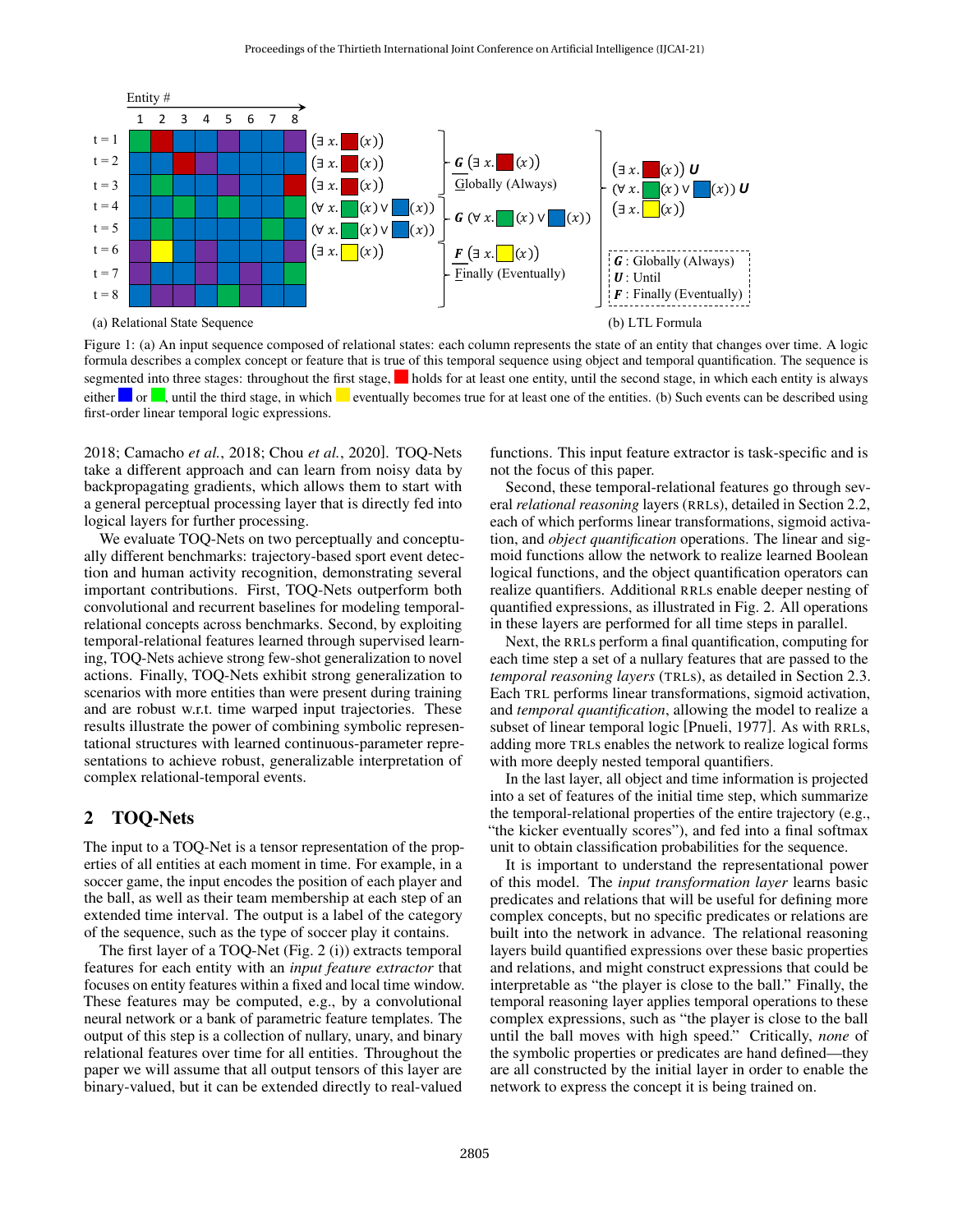<span id="page-2-0"></span>

Figure 2: A TOQ-Net contains three modules: (i) an input feature extractor, (ii) relational reasoning layers, and (iii) temporal reasoning layers. To illustrate the model's representational power, we show that logical forms of increasing complexity can be realized by stacking multiple layers.

TOQ-Nets are not fully first-order: all quantifiers operate only over the finite domain of the input instance, and can be seen as "short-hand" for finite disjunctions or conjunctions over objects or time points. In addition, the depth of the logical forms it can learn is determined by the fixed depth of the network. However, our goal is not to fully replicate temporal logic, but to bring ideas of object and temporal quantification into neural networks, and to use them as structural inductive biases to build models that generalize better from small amounts of data to situations with varying numbers of objects and time courses.

#### 2.1 Temporal-Relational Feature Representation

TOQ-Nets use tensors as internal representations between layers; they represent, all at once, the values of all predicates and relations grounded on all objects at all time points. The operations in a TOQ-Net are vectorized, operating in parallel on all objects and times, sometimes expanding the dimensionality via outer products, and then re-projecting into smaller dimensions via max-pooling. This processing style is analogous to representing an entire graph using an adjacency matrix and using matrix operations to compute properties of the nodes or of the entire graph. In TOQ-Nets, the input to the network, as well as the feature output of intermediate layers, is represented as a tuple of three tensors.

<span id="page-2-1"></span>Specifically, we use a vector of dimension  $D_0$  to represent aspects of the state that are global and do not depend on any specific object at each time t. We use a matrix of shape  $N \times D_1$ to represent the unary properties of each entity at time  $t$ , where N is the number of entities and  $D_1$  is the hidden dimension size. Similarly, we use a tensor of shape  $N \times N \times D_2$  to represent the relations between each pair of entities at time step  $t$ . As a concrete example, illustrated in Fig. [2,](#page-2-0) the number of entities  $N$  is the total number of players plus one (the ball). For each entity  $x$  and each time step, the inputs are their  $3D$ position, type (ball or player) and team membership. The TOQ-Net outputs the action performed by the target player. Since there are only entity features, the input trajectory is encoded with a "unary" tensor of shape  $T \times N \times D_1$ , where  $T$  is the length of the trajectory. That is, there are no nullary or binary inputs in this case.

#### 2.2 Relational Reasoning Layers

Our Relational reasoning layers (RRLs) follow prior work on Neural Logic Machines [Dong *et al.*[, 2019\]](#page-7-6), illustrated in Fig. [3](#page-3-1) (i). Consider a specific time step t. At each layer  $l$ , the input to a neural logic layer is a 3-tuple  $(P_{l-1}, Q_{l-1}, R_{l-1}),$ which corresponds to nullary, unary, and binary features respectively. Their shapes are  $D_0$ ,  $N \times D_1$ , and  $N \times N \times D_2$ . The output is another 3-tuple  $(P_l, Q_l, R_l)$ , given by

$$
P_l = \text{NN}_P \left( \text{Concat} \left[ P_{l-1}; \max(Q_{l-1}, \dim = 0) \right] \right),
$$

$$
Q_l = NN_Q \left( \text{Concat} [Q_{l-1}; \max(R_{l-1}, \dim = 0); \max(R_{l-1}, \dim = 1); \text{expand}(P_{l-1}, \dim = 1) \right),\,
$$

$$
R_l = \text{NN}_R \left( \text{Concat} \left[ R_{l-1}; \text{expand}(Q_{l-1}, \text{dim} = 0) \right]; \right. \\ \text{expand}(Q_{l-1}, \text{dim} = 1) ] \right).
$$

where  $NN_*$  are single fully-connected layers with sigmoid activations. For unary and binary features,  $NN_Q$  and  $NN_R$ are applied along the feature dimension. That is, we apply the same linear transformation to the unary features of all entities. A different linear transformation is applied to the binary features of all entity pairs. Concat $[\cdot; \cdot]$  is the concatenation operation, applied to the last dimension of the tensors (the feature dimension). max, also called the "reduced" max operation, takes the maximum value along the given axis of a tensor. The expand operation, also called "broadcast," will duplicate the input tensor  $N$  times and stack them together along the given axis. RRLs are applied identically to the input features at every time step  $t$ . That is, we use the same neural network weights in a RRL for all time steps in parallel.

RRLs are motivated by relational logic rules in a finite and fully grounded universe. The max reduction operations implement a differentiable version of an existential quantifier over the finite universe of individuals, given that the truth values of the propositions are represented as values in  $(0.0, 1.0)$ . Because preceding and subsequent RRLs can negate propositions as needed, we omit explicit implementation of finite-domain universal quantification, although it could be added by including analogous min reductions. Thus, as illustrated in Fig. [3](#page-3-1) (i), given input features  $q_1(x, t)$  and  $q_2(x, t)$ , we can realize the formula  $\exists x. q_1(x,t) \land q_2(x,t)$  by stacking two such layers.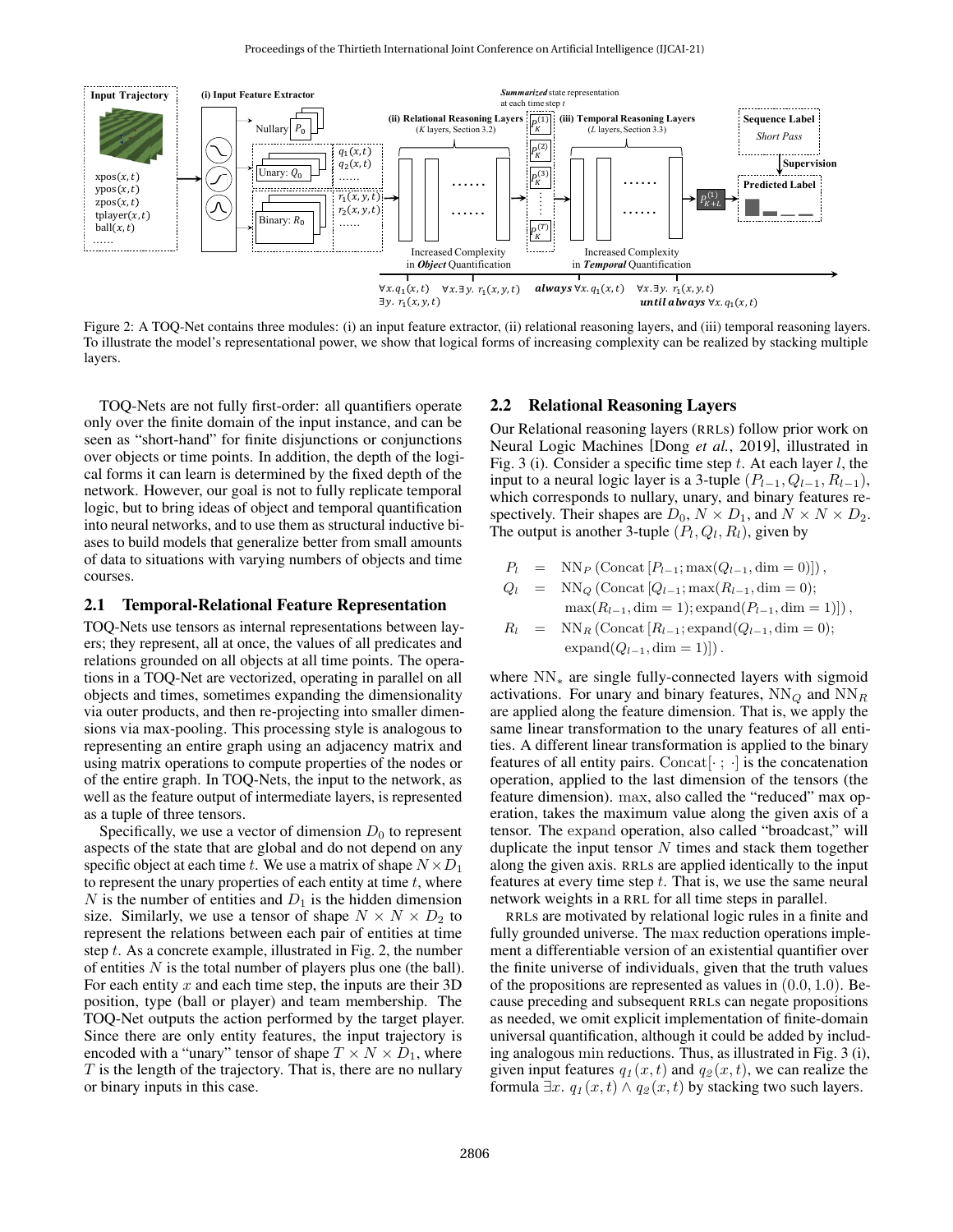<span id="page-3-1"></span>

Figure 3: Illustration of (i) relational reasoning layers and (ii) temporal reasoning layers. We provide two illustrative running traces. (i) The first relational reasoning layer takes unary predicates  $q_1$  and  $q_2$  as input and its output  $Q_1$  is able to represent  $q_1 \wedge q_2$ . The max $(Q_1, dim = 0)$ in layer 2 can represent  $\exists x \cdot q_1(x, t) \wedge q_2(x, t)$ . (ii) Assume  $P_K$  encodes the occurance of events  $e_1$  and  $e_2$  at each time step. The first temporal reasoning layer can realize *always*  $e_2$  with a temporal pooling from time step 3 to time step T. In the second temporal reasoning layer, the temporal pooling summarizes that  $e_1$  holds true from time step 1 to 2. Thus, the NN should be able to realize  $e_1$  *until* (*always*  $e_2$ ).

Throughout the paper we have been using only nullary, unary, and binary features, but the proposed framework itself can be easily extended to higher-order relational features. From a graph network [\[Bruna](#page-7-7) *et al.*, 2014; [Kipf and Welling,](#page-7-8) [2017;](#page-7-8) [Battaglia](#page-7-9) *et al.*, 2018] point of view, one can treat these features as the node and edge embeddings of a fully-connected graph and the relational reasoning layers as specialized graph neural network layers for realizing object quantifiers.

### <span id="page-3-0"></span>2.3 Temporal Reasoning Layers

Temporal reasoning layers (TRLs) perform *quantification* operations similar to relational reasoning layers, but along the *temporal* rather than the object dimension. The first TRL takes as input the summarized event representation produced by the K-th relational reasoning layer,  $P_K^{(t)}$  for at all time steps t, as a matrix of shape  $T \times D$ . Each TRL is computed as

<span id="page-3-2"></span>
$$
P_{K+l}^{(t)} = \max_{t'>t} \text{NN}_l \left( \text{Concat} \left[ P_{K+l-1}^{(t')} ; \max_{t \le t'' < t'} P_{K+l-1}^{(t'')} \right] \right). \tag{1}
$$

We will walk through the subexpressions of this formula.

1.  $P_{K+l-1}$  is the output tensor of the previous temporal reasoning layer, of shape  $T \times C$ , where T is the number of time steps, and  $C$  is the number of feature channels. Each entry in this tensor  $P_{K-1}^{(t)}$  $K+l-1$  [i] can be interpreted as: event  $i$  happens at time  $t$ .

- 2.  $\left( \max_{t \leq t'' < t'} P_{K+l}^{(t'')} \right)$  $b_{K+l-1}^{(t'')}$ , abbreviated as  $Q_{k+l-1}^{(t,t')}$  $\sum_{k+l-1}^{(i,i)}$  in the following text, is a vector of shape C. Its entry  $Q_{k+l-1}^{(t,t')}$  $\binom{l, l}{k+l-1} [i],$ where  $t \leq t'$ , represents the concept that event i happens some time between  $t$  and  $t'$ . **Importantly**, together with the preceding and subsequent neural network operations, which can realize negation operations, it also allows us to describe the event that  $i$  holds true for all time steps
- 3.  $NN_l$  is a fully connected neural network with sigmoidal activation, which gets uniformly applied to all time steps t and a future time step  $t' > t$ . Its input is composed of two parts: the events that happen at  $t'$ , i.e.,  $P_{K}^{(t)}$  $K^{(t)}_{K+l-1}$ , and the events that happen between t and t', summarized with temporal quantification operations, i.e.,  $\left(\max_{t \leq t'' < t'} P_{K+t}^{(t'')} \right)$  $\binom{(t'')}{K+l-1}$ .

between  $t$  and  $t'$ .

4. The outer-most max pooling operation  $\max_{t'>t}$  enumerates over all  $t' > t$ , and test whether the condition specified by  $NN_l$  holds for at least one such  $t'$ .

A special case is the first temporal reasoning layer. It takes  $P_K$  as its input, which is the output of last relational reasoning layer. Thus, the first temporal reasoning layer implements:

$$
P_{K+1}^{(t)} = \text{NN}_1\left(\max_{t\leq t^{\prime\prime} < T} P_K^{(t^{\prime\prime})}\right),
$$

where  $T$  is the sequence length. Note that there is no enumer-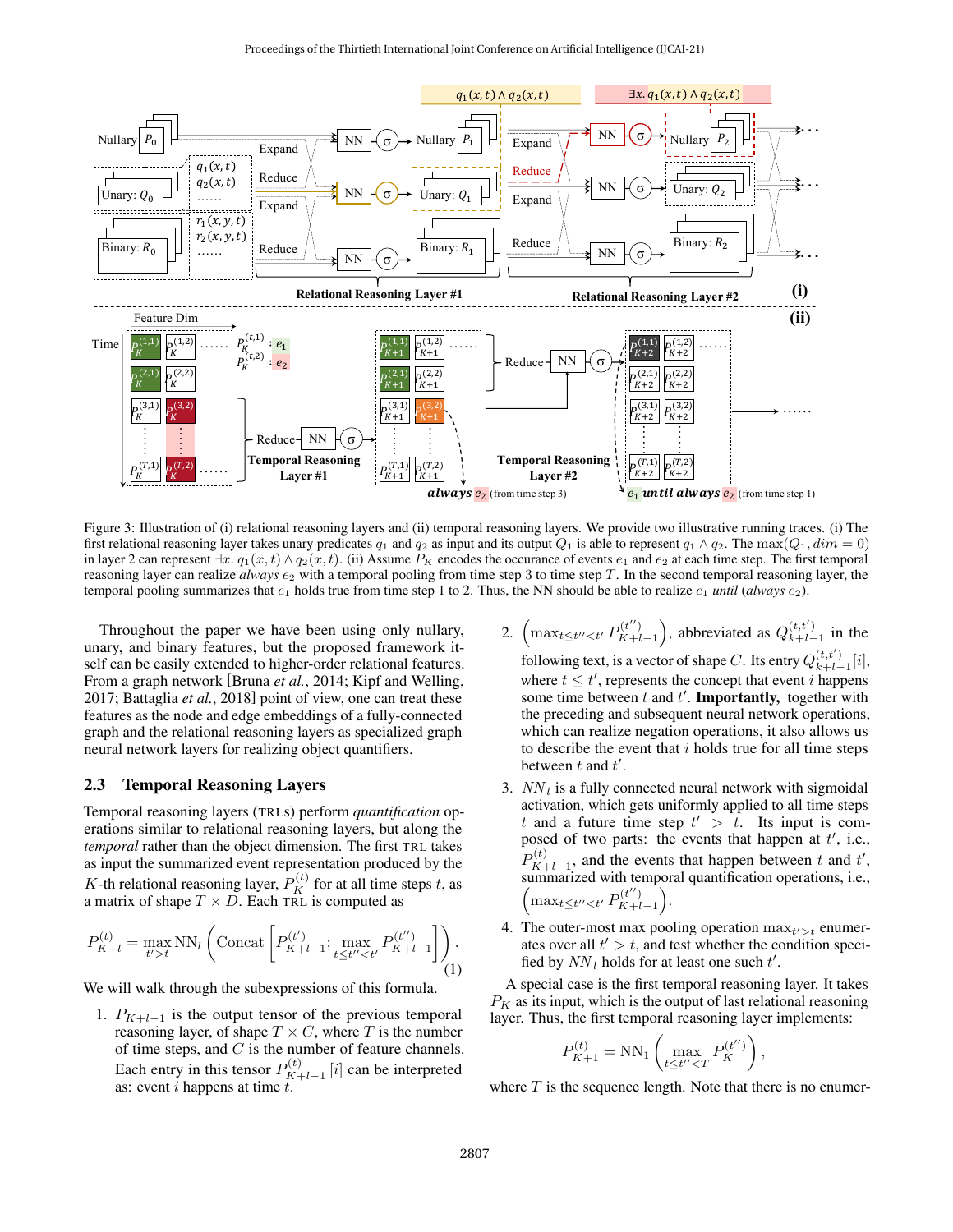<span id="page-4-0"></span>

|   | Input |   |    | 1-st Layer | 2-nd Layer<br>$p U(Gq)$ |            |   |
|---|-------|---|----|------------|-------------------------|------------|---|
| t |       |   | Gp | $\bm{F}p$  | $\boldsymbol{G}$        | $\bm{F}$ a |   |
|   |       |   |    |            |                         |            |   |
| 2 |       | F | E  |            | ь                       |            |   |
| 3 | F     |   | F  | н          |                         |            | E |
| 4 | F     |   | F  | н          |                         |            |   |

Table 1: A running example of different temporal quantification formulas that TOQ-Nets can realize. For clarity, we use T and F for True/False. In the actual computation, they are "soft" Boolean values ranges in [0, 1]. G means *always*; F means *Eventually*; U means *until*.

<span id="page-4-1"></span>Algorithm 1 An example temporal structure that the second temporal reasoning layer can recognize.

**Input:**  $p(t)$ ,  $q(t)$ ,  $(\mathbf{G}p)(t)$ ,  $(\mathbf{F}p)(t)$ ,  $(\mathbf{G}q)(t)$ , and  $(\mathbf{F}q)(t)$ **Output:**  $(pU(Gq))$  (t), which is *true* if p holds *true* from time step t until q becomes always *true*. 1: for  $t \leftarrow 1$  to T do 2: **for**  $t' \leftarrow t + 1$  to T **do** 3: **if**  $\forall t'' \in [t, t']$ .  $p(t'')$  and  $(Gq)(t')$  then 4:  $(pU(Gq)))(t) \leftarrow true$ 5: end if

6: end for

7: end for

ation for a future time step  $t' > t$  involved. In addition, for all temporal layers, we add residual connections by concatenating their inputs with the outputs.

Next, let's consider a running example illustrating how a TOQ-Net can recognize the event that: event  $p$  holds true until event  $q$  becomes always true. In LTL, this can be written as  $pU(Gq)$ . Using the plain first-order logic (FOL) language, we can describe it as:  $\exists t$ .  $[\forall t'$ .  $(0 \le t^{\prime} < t) \implies p(t')$ )  $\wedge$  $(\forall t'. (t' \geq t) \implies q(t')].$ 

For simplicity, we consider a tensor representation for two events  $p(t)$  and  $q(t)$ , where  $p(t) = 1$  if it happens at time step t and  $p(t) = 0$  otherwise. Given the input sequence of length 4 in Table [1](#page-4-0) ( $p(t)$  and  $q(t)$ ), the first layer is capable of computing the following four properties for each time step t: *G*p (*always* p), which is true if p holds true for all future time steps starting from  $t$ ,  $F_p$  (*eventually*  $p$ ), which is true if  $p$  is true for at least one time step starting from  $t$ , and similarly, *G*q (*always* q) and *F*q (*eventually* q). Overall, together with residual connections, the first layer can recognize six useful events:  $p(t)$ ,  $q(t)$  (from residual connection),  $G_p$ ,  $F_p$ ,  $G_q$ , and *F*q (by temporal quantification, i.e. pooling operations along the temporal dimension).

The second layer can realize the computation depicted in Algorithm [1.](#page-4-1) For every time step t, it enumerates all  $t' > t$ and computes the output based on

- 1. the events at t' (represented as  $P_{K+}^{(t')}$  $K+l-1$  in Equation [1,](#page-3-2) concretely the  $(Gq)(t')$  in the Algorithm [1](#page-4-1) example), and
- 2. the state of another event between  $t$  and  $t'$  (represented as  $\left( \max_{t \leq t'' < t'} P_{K+l}^{(t'')} \right)$  $\binom{(t'')}{K+l-1}$  in Equation [1,](#page-3-2) concretely the  $\forall t'' \in [t, t']$ .  $p(t'')$  in the Algorithm [1](#page-4-1) example).

From the perspective of First-Order Linear Temporal Logic (FO-LTL), stacking multiple temporal reasoning layers enables us to realize FO-LTL formulas such as:

$$
p_1 U p_2 U p_3 U \cdots U p_k,
$$

which is interpreted as  $p_1$  holds true until  $p_2$  becomes true and  $p_2$  holds true from that until  $p_3$  becomes true  $\cdots$ , and

$$
Fp_1\,\text{XF}\,p_2\,\text{XF}\,p_3\,\text{XF}\,\cdots\,\text{XF}\,p_k,
$$

which is interpreted as  $p_1$  eventually becomes true and after that  $p_2$  eventually becomes true and after that  $\cdots$ , and in addition, formulas with interleaved until and eventually quantifiers. Here, *XF* is a composition of the ne*X*t operator and the *F*inally operator in LTL. Meanwhile, as described so far, TOQ-Nets can only nest object quantification inside temporal quantification, so it can represent *always*  $\exists x. q_1(x) \wedge q_2(x)$ , but not  $\exists x.$  **always**  $q_1(x) \wedge q_2(x)$ . This can be solved by interleaving relational and temporal reasoning layers.

It is important to notice that, by using object and temporal pooling operations together with trainable neural networks to realize logic formulas with object and temporal quantifiers, the idea itself generalizes to a broader set of FO-LTL formulas. We design TOQ-Nets to model only a subset of FO-LTL formulas, because they can be computed efficiently (with only  $O(T^2)$  space) and they are expressive enough for the type of data we are trying to model.

# 3 Experiments

We compare our model with other approaches to object-centric temporal event detection in this section, and include an application of TOQ-Nets to concept learning over robot objectmanipulation trajectories in the supplementary material. The setups and metrics focus on data efficiency and generalization.

#### 3.1 Baseline Approaches

We compare TOQ-Nets against five baselines. The first two are spatial-temporal graph convolutional neural networks [STGAN; Yan *[et al.](#page-7-10)* [2018\]](#page-7-10) and its variant STGCN-MAX, which models entity relationships with graph neural networks and models temporal structure with temporal-domain convolutions. The third is STGCN-LSTM, which uses STGCN layers for entity relations but LSTM [\[Hochreiter and Schmidhuber,](#page-7-11) [1997\]](#page-7-11) for temporal structures. The last two baselines are based on space-time graphs: Space-Time Graph [\[Wang and Gupta,](#page-7-12) [2018\]](#page-7-12) and Non-Local networks [Wang *et al.*[, 2018\]](#page-7-13). We provide details about our implementation and how we choose the model configurations in the supplementary material.

# 3.2 Trajectory-Based Soccer Event Detection

We start our evaluation with an event-detection task in soccer games. The task is to recognize the action performed by a specific player at specific time step in a soccer game trajectory.

Dataset and setup. We collect training and evaluation datasets based on the gfootball simulator[\\*](#page-0-0), which provides a physics-based 3D football simulation. It also provides AI

<sup>\*</sup><https://research-football.dev/>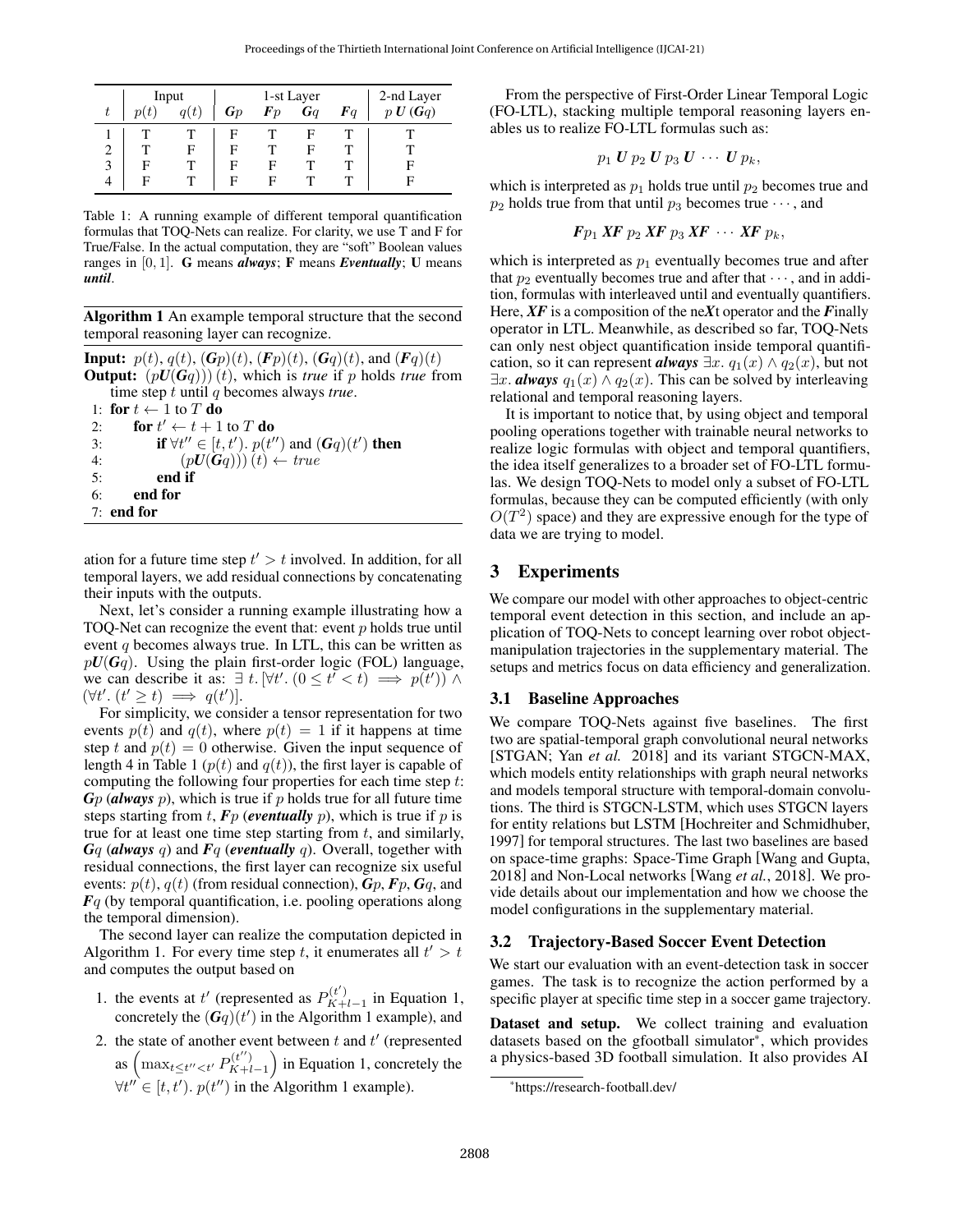<span id="page-5-0"></span>

| Model             | Reg.          | Few-Shot         | Full              |
|-------------------|---------------|------------------|-------------------|
| <b>STGCN</b>      | $73.2_{+1.6}$ | $26.0_{+5.7}$    | $62.8_{\pm 0.6}$  |
| STGCN-MAX         | $73.6 + 1.5$  | $28.6 + 5.0$     | $63.6_{\pm 0.7}$  |
| <b>STGCN-LSTM</b> | $72.7_{+1.4}$ | $23.8 + 5.9$     | $61.9_{\pm 0.6}$  |
| Space-Time        | $74.8 + 1.5$  | $31.7 + 6.1$     | $65.2_{+0.6}$     |
| Non-Local         | $76.5_{+2.4}$ | $45.0_{+6.3}$    | $69.5 + 2.4$      |
| TOQ-Net (ours)    | $87.7_{+1.3}$ | $52.2_{\pm 6.3}$ | 79.8 $_{\pm 0.8}$ |

Table 2: Results on the soccer event dataset. Different columns correspond to different action sets (the regular, few-shot, and full action sets). The performance is measured by per-action (macro) accuracy, averaged over nine few-shot splits. The  $\pm$  values indicate standard errors. TOQ-Net significantly outperforms all baseline methods on the few-shot action set.

agents that can be used to generate random plays. The simulator provides the 3D coordinates of the ball and the players as well as the action each player is performing at each time step. There are in total 13 actions defined in the simulator, including *movement, ball control, trap, short pass, long pass, high pass, header, shot, deflect, catch, interfere, trip* and *sliding*. We exclude *header* and *catch* actions, as they never appear in AI games. We also exclude *ball control* and *movement*, since they just mean the agent is moving (with or without the ball). Thus, in total, we have nine action categories. We run the simulator with AI-controlled players to generate plays, and formulate the task as classifying the action (9-way classification) of a specific player at a specific time step given a temporal context (25 frames). For each action, we have generated 5,000 videos, expect for *sliding*, for which we generated 4,000 videos because it is rare in the AI games. Among the generated examples, 62% (2,462 or 3,077) are used for training, 15% are used for validation, and 23% are used for testing. Each trajectory is an 8-fps replay clip that contains 17 frames (about two seconds). There is a single "target" player in each trajectory. The action label of the trajectory is the action performed by this target player at frame #9. We randomly split all actions into two categories: seven "regular" actions, for which all game plays are available, and two "few-shot" actions, for which only 50 clips are available during training.

Input features. Each trajectory is represented with 7 timevarying unary predicates, including the 3D coordinate of each player and the ball and four extra predicates defining the type of each entity x:  $IsBall(x)$ ,  $IsTargetPlayer(x)$ ,  $SameTeam(x)$ , OpponentTeam $(x)$ , where  $SameTeam(x)$ and OpponentTeam $(x)$  indicates whether x is of the same team as the target player. We also add a temporal indicator function which is a Gaussian function centered at frame of interest with variance  $\sigma^2 = 25$ .

Results. Table [2](#page-5-0) shows the result. Our model significantly outperforms all the baselines in all three action settings, suggesting that our model is able to discover a set of useful features at both input and intermediate levels and use them to compose new action classifiers from only a few examples.

Generalization to more players. Due to their objectcentric design, TOQ-Nets can generalize to soccer games with a varying number of agents. After training on 6v6 soccer games (i.e., 6 players on each team), we evaluate the performance of different models on games with different numbers of players: 3v3, 4v4, 8v8, and 11v11. For each action we have generated, on average, 1,500 examples for testing. Table [3](#page-6-0) summarizes the result and the full results are provided in the supplementary material. Comparing the columns highlighted in yellow, we notice a significant performance drop for all baselines while TOQ-Net performs the best. By visualizing data and predictions, we found that misclassifications of instances of *shot* as *short pass* contribute most to the performance degradation of our model when we have more players. Specifically, the recall of *shot* drops from 97% to 60%. In soccer plays with many agents, a shot is usually unsuccessful and a player from another team steals the ball in the end. In such scenarios, TOQ-Net tends to misclassify such trajectories as a *short pass*. Ideally, this issue should be addressed by understanding actions based on agents' goals instead of the actual outcome [\[Intille and Bobick, 2001\]](#page-7-14). We leave this extension as a future direction.

Generalization to temporally warped trajectories. Another crucial property of TOQ-Nets is to recognize actions based on their sequential order in the input trajectory, instead of binding features to specific time steps in the trajectory. To show this, we test the performance of different models on time warped trajectories. Each test trajectory has a length of 25, and each trajectory is labeled by the action performed by the target player at any time step between the 6-th and 19-th frame. We ensure that the target player performs only one action during the entire input trajectory. Thus, the label is unambiguous. The results are shown in Table [3.](#page-6-0) Specifically, our test set consists of 25-frame trajectories, and the action may occur at anytime between the 6th and the 19th frame. By comparing rows with and without time warping, we notice a 60% performance drop for STGCN, STGCN-MAX, and STGCN-LSTM. In contrast, TOQ-Nets still have reasonable performance. Note that Space-Time and Non-Local model have almost no performance drop against time warping because they are completely agnostic to temporal ordering.

### 3.3 Extension to Real-World Datasets

The proposed TOQ-Net can also be extended to other realworld datasets. These examples further illustrate the robustness of TOQ-Net to temporal variations in activities.

#### Toyota Smarthome

Toyota Smarthome [Das *et al.*[, 2019\]](#page-7-15) is a dataset that contains videos of humans performing everyday activities such as "walk", "take pills", and "use laptop". It also comes with 3D-skeleton detections. There are around 16.1k videos in the dataset, and 19 activity classes. The videos' length varies between a few seconds to 3 minutes. We subsample 30 frames for each video. We split frames into training (9.9k), validation (2.5k), and testing (3.6k). We treat human joints as entities. The input is then the position of joints, the velocity of joints, limb lengths, and joint angles. We evaluated our model and STGCN on a 19-way classification task. We also test model performance on time-warped sequences by accelerating the trajectories by two times.

Our model achieves a comparable accuracy to STGCN on the standard classification task: (42.0% vs. 43.0%). Impor-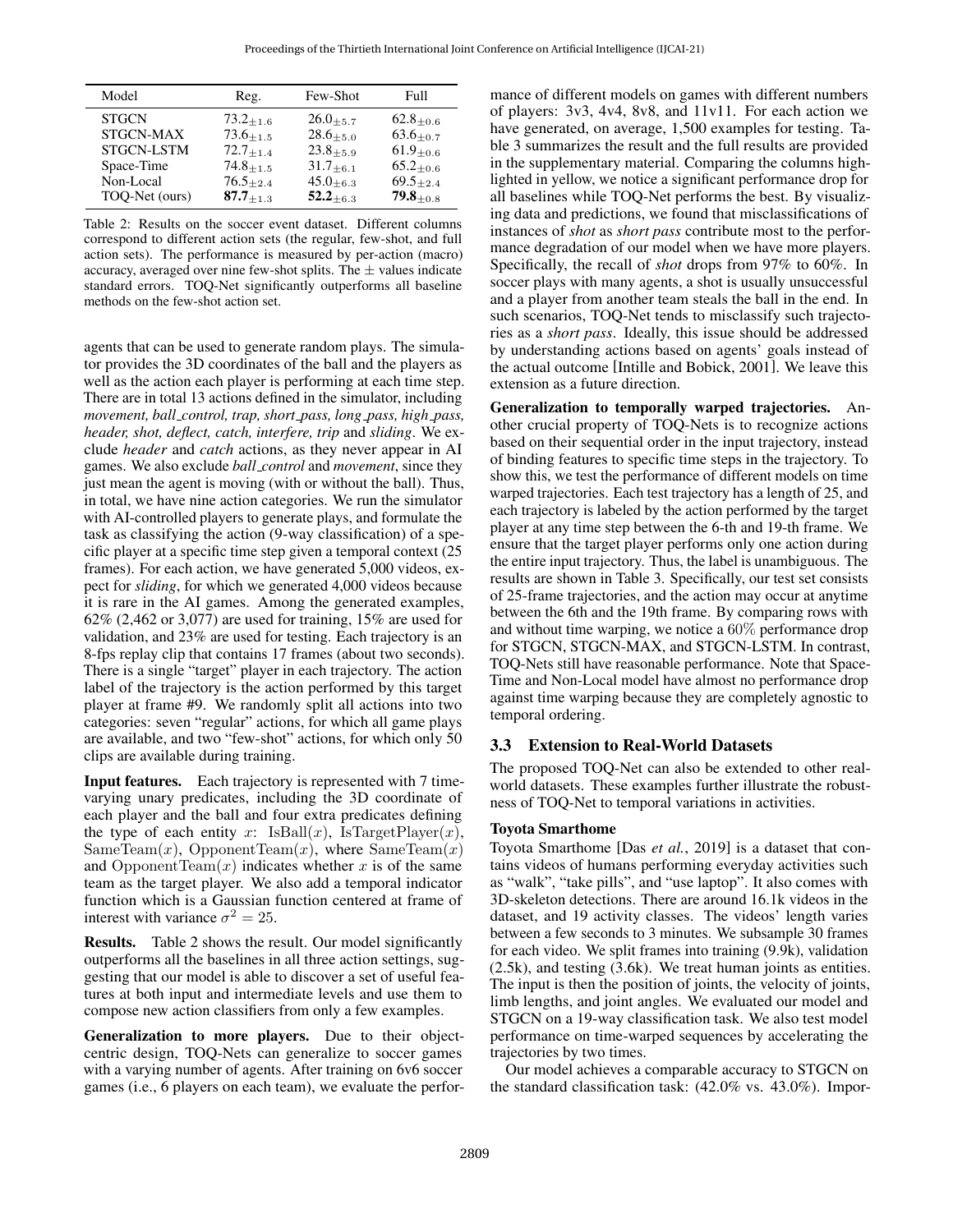<span id="page-6-0"></span>

| Model        | 3v3                       | 4v4                        | 6y6              | $6v6$ (Time Warp)           | 8v8                       | 11v11                     |
|--------------|---------------------------|----------------------------|------------------|-----------------------------|---------------------------|---------------------------|
| <b>STGCN</b> | $40.7_{\pm 1.0}$ (-40.4%) | $63.2_{+4.9}$ $(-7.4\%)$   | $68.2_{+2.8}$    | $52.8_{+7.0}$ (-22.6%)      | $55.4_{+3.3}$ $(-18.8\%)$ | $44.4_{+2.1}$ $(-34.9\%)$ |
| STGCN-MAX    | $47.4_{+3.2}$ (-33.7%)    | $68.8_{+2.0}$ $(-3.8\%)$   | $71.5 + 1.9$     | $56.5_{+4.5}$ (-21.0%)      | $59.1_{+0.7}$ (-17.3%)    | $45.6_{\pm 2.5}$ (-36.2%) |
| STGCN-LSTM   | $39.7_{\pm 1.1}$ (-43.1%) | $60.4_{\pm 0.2}$ (-13.5%)  | $69.8 + 0.1$     | $30.6 + 0.6$ (-56.1%)       | $55.8_{\pm 2.0}$ (-20.0%) | $44.1_{+0.7}$ (-36.8%)    |
| Space-Time   | $29.0 + 1.6$ (-60.4%)     | $53.5 +_{3.2}$ $(-27.0\%)$ | $73.3_{\pm 0.3}$ | $70.7_{\pm 0.3}$ (-3.5%)    | $33.9_{\pm 2.8}$ (-53.7%) | $15.2_{\pm 1.8}$ (-79.3%) |
| Non-Local    | $45.9_{+5.1}$ (-41.2%)    | $70.7_{+5.3}$ (-9.5%)      | $78.1_{+5.8}$    | $77.7_{+5.0}$ (-0.5%)       | $58.5_{+10.8}$ (-25.1%)   | $41.8_{+13.6}$ (-46.5%)   |
| TOO-Net      | $77.4_{+3.5}$ (-12.4%)    | $88.3_{+0.7}$ (-0.0%)      | $88.4_{+0.6}$    | <b>86.9</b> +0.4 $(-1.7\%)$ | $81.3_{+1.7}$ (-8.0%)     | $77.1_{+1.7}$ (-12.8%)    |

Table 3: Results on generalization to scenarios with more agents and temporally warped trajectories on the soccer event dataset. All models are trained only on 6v6 games. The standard errors indicated by the  $\pm$  signs are computed with three random seeds.

tantly, on the generalization test to time-warped sequences, our model has only a 0.8% performance drop (41.2%), while STGCN drops 10.7% (32.3%). This indicates that the temporal structures learned by TOQ-Net improve model generalization to varying time courses.

### Volleyball Activity

The volleyball dataset [\[Ibrahim](#page-7-16) *et al.*, 2016] contains 4830 video clips collected from 55 youtube volleyball videos. They are labeled with 8 group activities (e.g. "left spike" and "right pass"). Each video contains 20 frames with the labeled group activity performed at the 10-th frame. The dataset also includes annotations for players, including the bounding box, the indicator of whether the player is involved in the group activity, and the individual action such as "setting", "digging", and "spiking". We use the manual annotations (processed by an MLP) as the input features. We train models to classify the video into one of the eight group activities, following the original split, i.e., 24, 15, and 16 of 55 videos are used for training, validation, and testing.

On the standard classification task, TOQ-Net achieves a comparable performance with STGCN (73.3% vs. 73.6%). When we perform time warping on the input sequences, STGCN's performance drops by more than 25.0% (39.5% on temporally shifted trajectories and 48.6% on  $2\times$  quick motion trajectories), while our model drops only 3% (70.3% on temporally shifted trajectories and 70.7% on quick motion trajectories). This again shows the generalization ability of TOQ-Net w.r.t. varying time courses, and the robustness of learned temporal structures.

## 4 Related Work

Action concept representations and learning. First-order and linear temporal logics [LTL; [Pnueli 1977\]](#page-7-2) have been used for analyzing sporting events [\[Intille and Bobick, 1999;](#page-7-17) [Intille and Bobick, 2001\]](#page-7-14) and activities of daily living [\[Tran](#page-7-18) [and Davis, 2008;](#page-7-18) [Brendel](#page-7-19) *et al.*, 2011] in logic-based reasoning frameworks. However, these frameworks require extra knowledge to annotate relationships between low-level, primitive actions and complex ones, or performing search in a large combinatorial space for candidate temporal logic rules [\[Pen](#page-7-20)ning *et al.*[, 2011;](#page-7-20) Lamb *et al.*[, 2007\]](#page-7-21). By contrast, TOQ-Nets enable end-to-end learning of complex action descriptions from sensory input with only high-level action-class labels.

Temporal and relational reasoning. This paper is also related to work on using data-driven models for modeling relational and temporal structure, such as LTL [\[Neider and](#page-7-3)

[Gavran, 2018;](#page-7-3) [Camacho](#page-7-4) *et al.*, 2018; Chou *et al.*[, 2020\]](#page-7-5), Logical Neural Networks [\[Riegel](#page-7-22) *et al.*, 2020], ADL description languages [\[Intille and Bobick, 1999\]](#page-7-17), and hidden Markov models [Tang *et al.*[, 2012\]](#page-7-23). These models need human-annotated action descriptions and symbolic state variables (e.g., *pick up* x means a state transition from not *holding* x to *holding* x), and dedicated inference algorithms such as graph structure learning. In contrast, TOQ-Nets have an end-to-end design, and can be integrated with other neural networks. People have also used structural representations to model object-centric temporal concepts with graph neural networks [GNNs; Yan *[et al.](#page-7-10)* [2018\]](#page-7-10), recurrent neural networks [RNNs; [Ibrahim](#page-7-16) *et al.* [2016\]](#page-7-16), and integrated GNN-RNN architectures [Deng *et al.*[, 2016;](#page-7-24) Qi *et al.*[, 2018\]](#page-7-25). TOQ-Nets use a similar relational representation, but different models for temporal structures.

## 5 Conclusion and Discussion

The design of TOQ-Nets suggests multiple research directions. For example, the generalization of the acquired action concepts to novel object kinds, such as from *opening fridges* to *opening bottles*, needs further exploration. Meanwhile, TOQ-Nets are based on physical properties, e.g. 6D poses. Incorporating representations of mental variables such as goals, intentions, and beliefs can aid in action and event recognition [\[Baker](#page-7-26) *et al.*[, 2017;](#page-7-26) Zacks *et al.*[, 2001;](#page-7-27) [Vallacher and Wegner, 1987\]](#page-7-28).

In summary, we have presented TOQ-Nets, a neurosymbolic architecture for learning to describe complex state sequences with quantification over both entities and time. TOQ-Nets use tensors to represent the time-varying properties and relations of different entities, and use tensor pooling operations over different dimensions to realize temporal and object quantifiers. TOQ-Nets generalize well to scenarios with varying numbers of entities and time courses.

#### Acknowledgements

We thank Tomás Lozano-Pérez for helpful discussions and suggestions. We gratefully acknowledge support from the Center for Brains, Minds and Machines (NSF STC award CCF1231216), ONR MURI N00014-16-1-2007, NSF grant 1723381, AFOSR grant FA9550-17-1-0165, ONR grant N00014-18-1-2847, the Honda Research Institute, MIT-IBM Watson Lab, SUTD Temasek Laboratories, the Samsung Global Research Outreach (GRO) Program, and the Stanford Institute for Human-Centered AI (HAI). Any opinions, findings, and conclusions or recommendations expressed in this material are those of the authors and do not necessarily reflect the views of our sponsors.